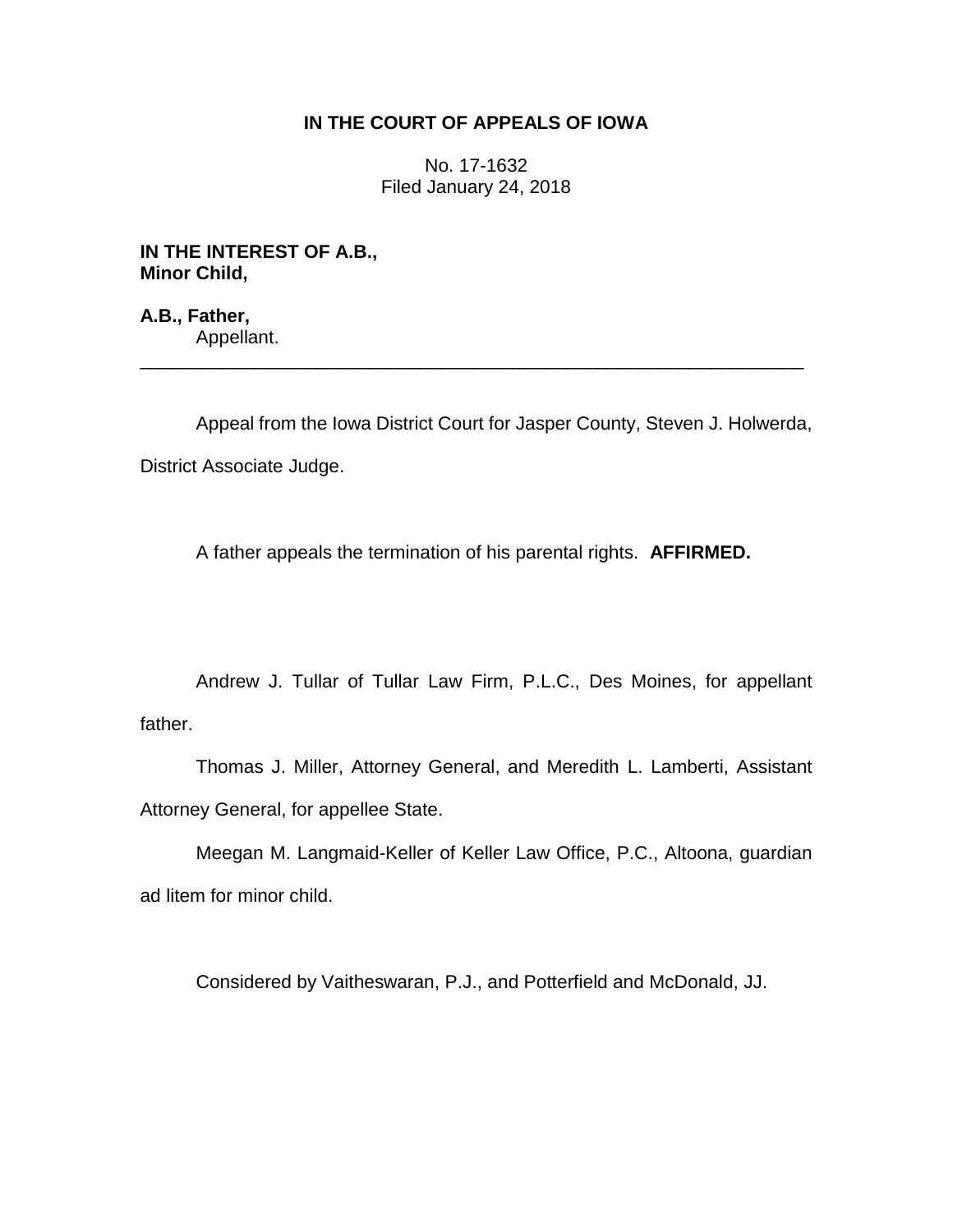### **POTTERFIELD, Judge.**

 $\overline{a}$ 

A father appeals the termination of his parental rights to his child, A.B., born in August 2015. The father's rights were terminated pursuant to Iowa Code section  $232.116(1)(b)$ , (e), and (h)  $(2017).<sup>1</sup>$  The father argues there is not clear and convincing evidence to terminate parental rights on any of the three grounds for termination, termination is not in the child's best interests, and termination was not appropriate because a relative has custody of A.B.

#### **I. Background Facts and Proceedings.**

In November 2015, a child-in-need-of-assistance (CINA) petition was filed based upon the father's domestic violence against the mother and both parents' methamphetamine use. A no-contact order was issued between the father and the mother. A.B. was adjudicated a CINA in February 2016 under Iowa Code section 232.2(6)(b), (c)(2), and (n). The father did not attend the hearing and the Iowa Department of Human Services (DHS) was unable to contact the father.

In March 2016, the father was arrested for possession of methamphetamine and paraphernalia, interfering with official acts, and violating a no-contact order with the mother. DHS was able to make contact with the father while he was in jail. In April, the mother's drug patch tested positive for methamphetamine, and A.B. was removed from her care. A removal hearing was held in May; the father was not present and his whereabouts were unknown. A dispositional hearing was also held in May. Again, the father did not attend and could not be contacted by DHS.

<sup>&</sup>lt;sup>1</sup> The State did not petition to terminate the mother's parental rights. The child was placed with the mother at the time of the termination hearing.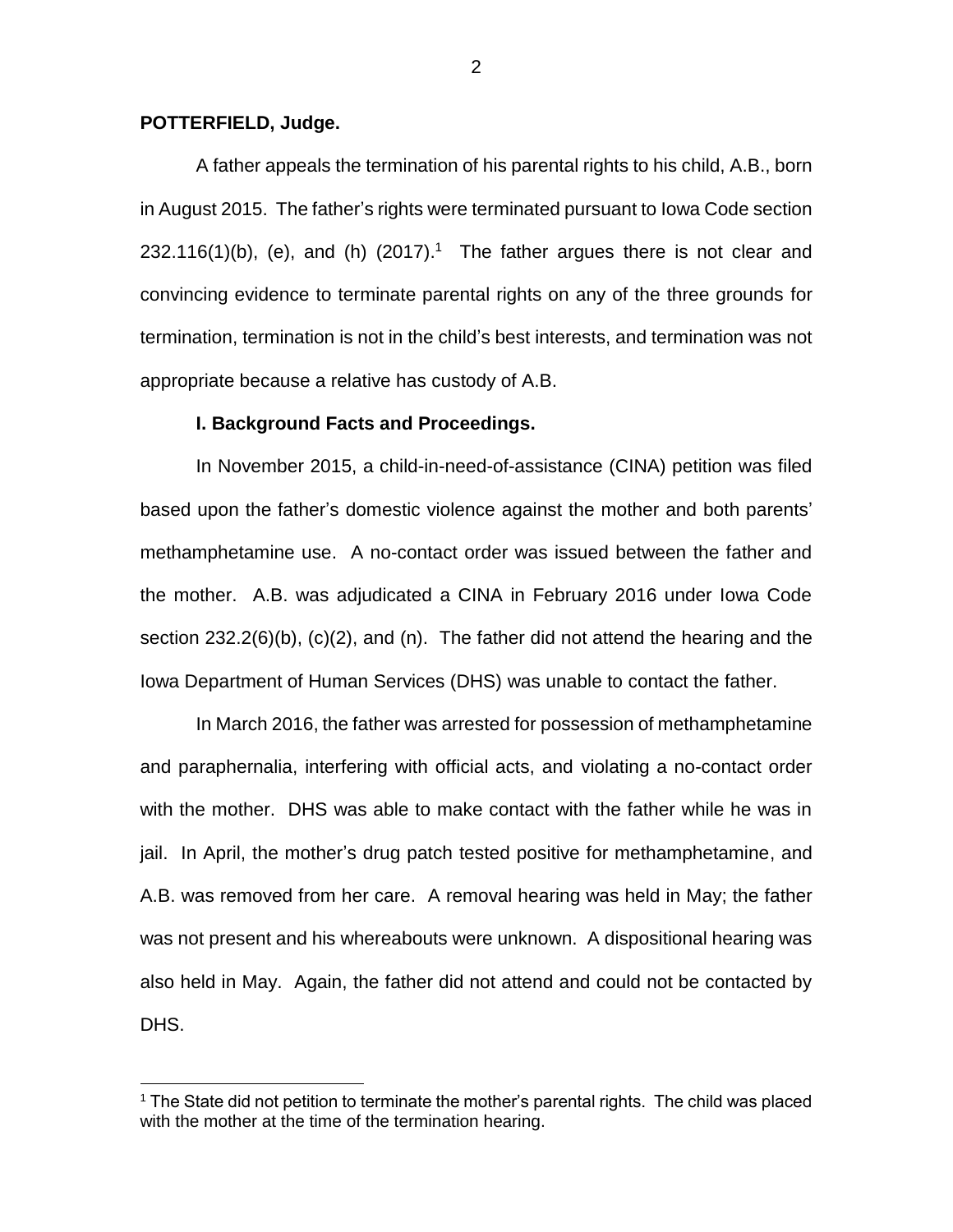The father was arrested in May 2016 for a probation violation, and DHS contacted the father by phone in the jail. The father gave updated contact information to the department, but when DHS followed up, a resident at the address provided stated the father had not lived there for some time. DHS did not locate the father again until he was arrested in July 2016, and DHS contacted him in the jail.

The father was sentenced in September 2016. A.B. visited the father once while he was in jail. This was the father's first visit with the child since the beginning of the proceedings in juvenile court. Because of the administrative policies of the prison, DHS was not able to set up a visit with the father again until May 2017. At the time of the termination hearing, A.B. had visited the father approximately six times in prison. The father participated in the termination hearing by phone from prison.

In November 2016, A.B. was returned to his mother's care while she was receiving inpatient drug treatment. The mother successfully completed her drug treatment program and was released in February 2017. A.B. has remained in her care since then.

The father's rights were terminated in September 2017.

The father appeals.

#### **II. Standard of Review.**

We review the juvenile court's decision to terminate de novo. *In re M.W.*, 876 N.W.2d 212, 219 (Iowa 2016). "Grounds for termination must be proven by clear and convincing evidence." *In re J.E.*, 723 N.W.2d 793, 798 (Iowa 2006). "Our primary concern is the best interests of the child." *Id.*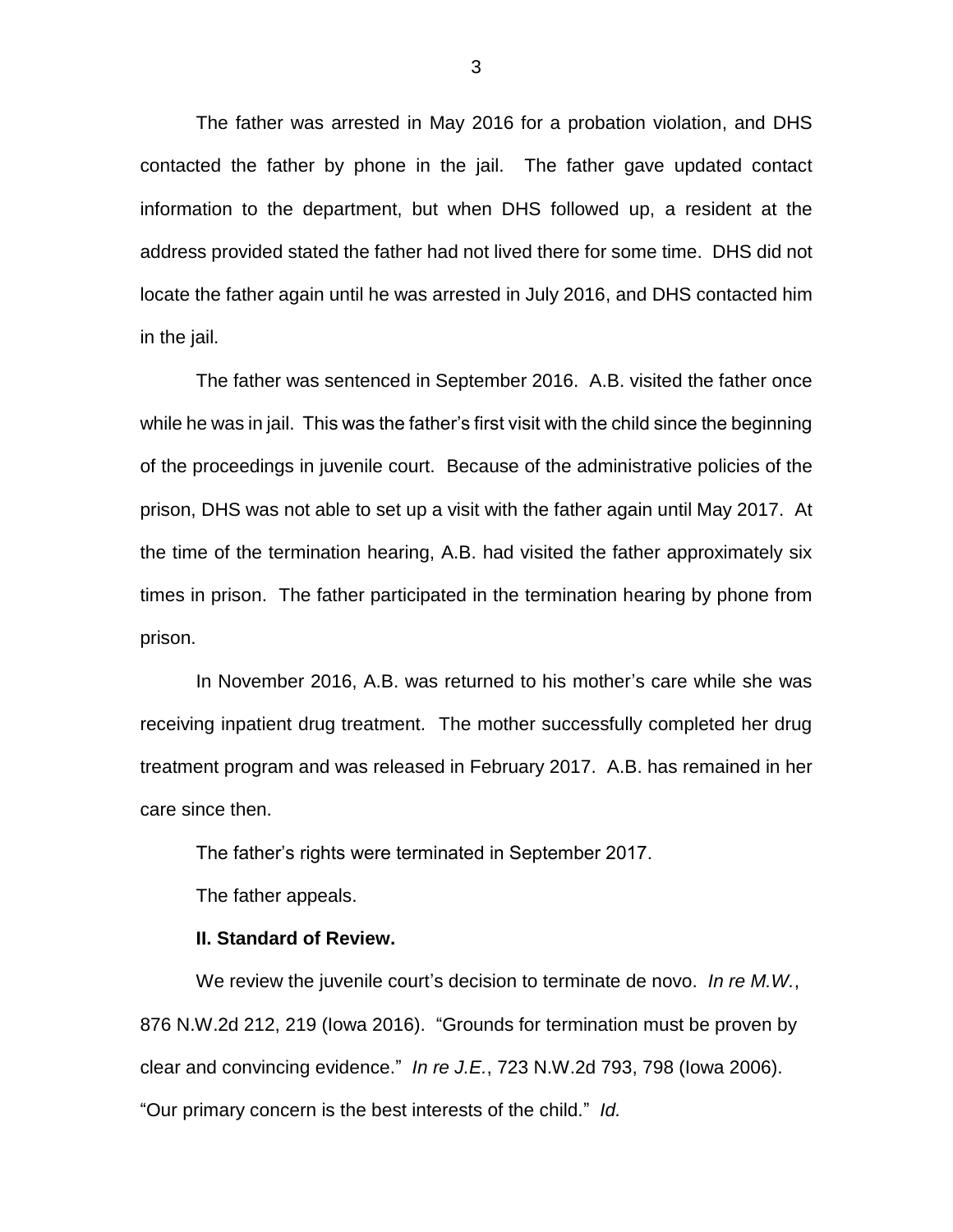## **III. Discussion.**

The juvenile court terminated the father's parental rights pursuant to Iowa Code section 232.116(1)(b), (e), and (h). The father contends that the requirements of each section are not established by with clear and convincing evidence. "We only need to find grounds to terminate parental rights under one of the sections cited by the district court in order to affirm its ruling." *In re R.K.*, 649 N.W.2d 18, 19 (Iowa Ct. App. 2002).

Section 232.116(1)(h) provides that termination may be ordered when "there is clear and convincing evidence that a child under the age of three who has been adjudicated a CINA and removed from the parents' care for at least the last six consecutive months cannot be returned to the parents' custody at the time of the termination hearing." *In re D.W.*, 791 N.W.2d 703, 707 (Iowa 2010); *accord*  Iowa Code § 232.116(1)(h).

Here, A.B. is two years old, has been removed from the father's care for seventeen consecutive months, and could not be returned to the father's custody at the time of the termination hearing. The father argues because he is in the process of being paroled, A.B. could be returned the child to his care in the foreseeable future. The relevant time frame for returning to his father's care was at the time of the termination hearing, not at some point in the foreseeable future. *See In re D.W.,* 791 N.W.2d at 707. "We do not 'gamble with the children's future' by asking them to continuously wait for a stable biological parent, particularly at such tender ages." *Id.* (citation omitted). Clear and convincing evidence supports termination on this ground.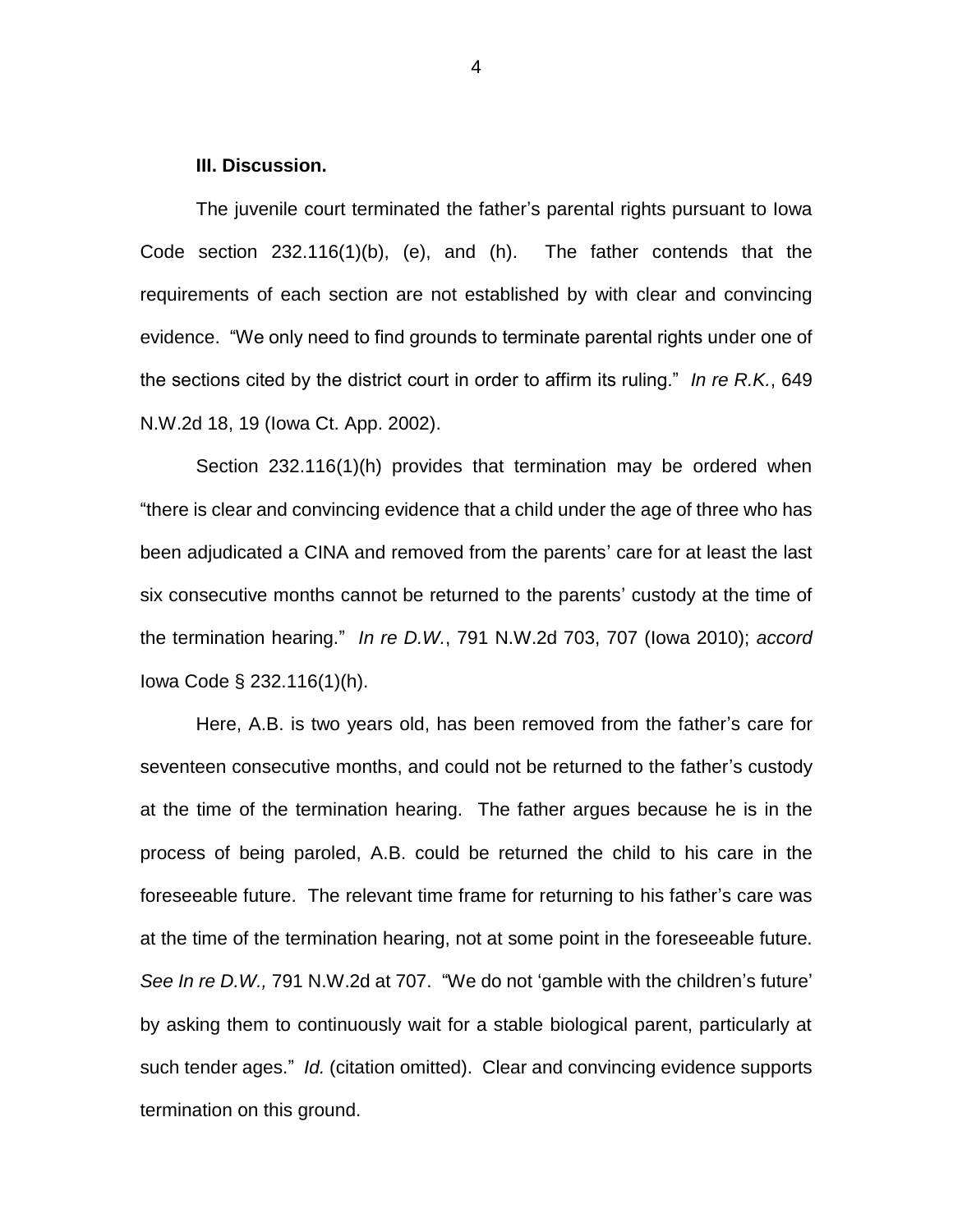Next, the father argues that termination is not in A.B.'s best interests. *See*  Iowa Code § 232.116(2). In reaching our conclusion, we must "give primary consideration to the child's safety, to the best placement for furthering the longterm nurturing and growth of the child, and to the physical, mental, and emotional condition and needs of the child." *Id.* The father is currently incarcerated and has a history of domestic violence towards the mother. There is no significant bond between the father and A.B.; they have had minimal contact. The father is not in a position to provide physical, mental, or emotional care for the child. Termination is in A.B.'s best interests.

Finally, the father argues the juvenile court erred when it declined to preserve the father's parental rights under Iowa Code section 232.116(3)(a), which allows the court to continue the parent-child relationship if a relative has legal custody of the child. The father argues there is no urgency in making a permanency decision because A.B. lives with his mother. Section 232.116(3)(a) is permissive, not mandatory. *In re J.L.W*., 570 N.W.2d 778, 781 (Iowa Ct. App. 1997), *overruled on other grounds by In re P.L*., 778 N.W.2d 33 (Iowa 2010). The father made little effort to engage in services before his incarceration, and there is no strong connection between him and the child.

The juvenile court found termination to be in the best interests of A.B. to avoid future uncertainty.Our legislature has limited the period in which parents can demonstrate they are capable of parenting. *In re J.E.*, 723 N.W.2d at 800. "The crucial days of childhood cannot be suspended while parents